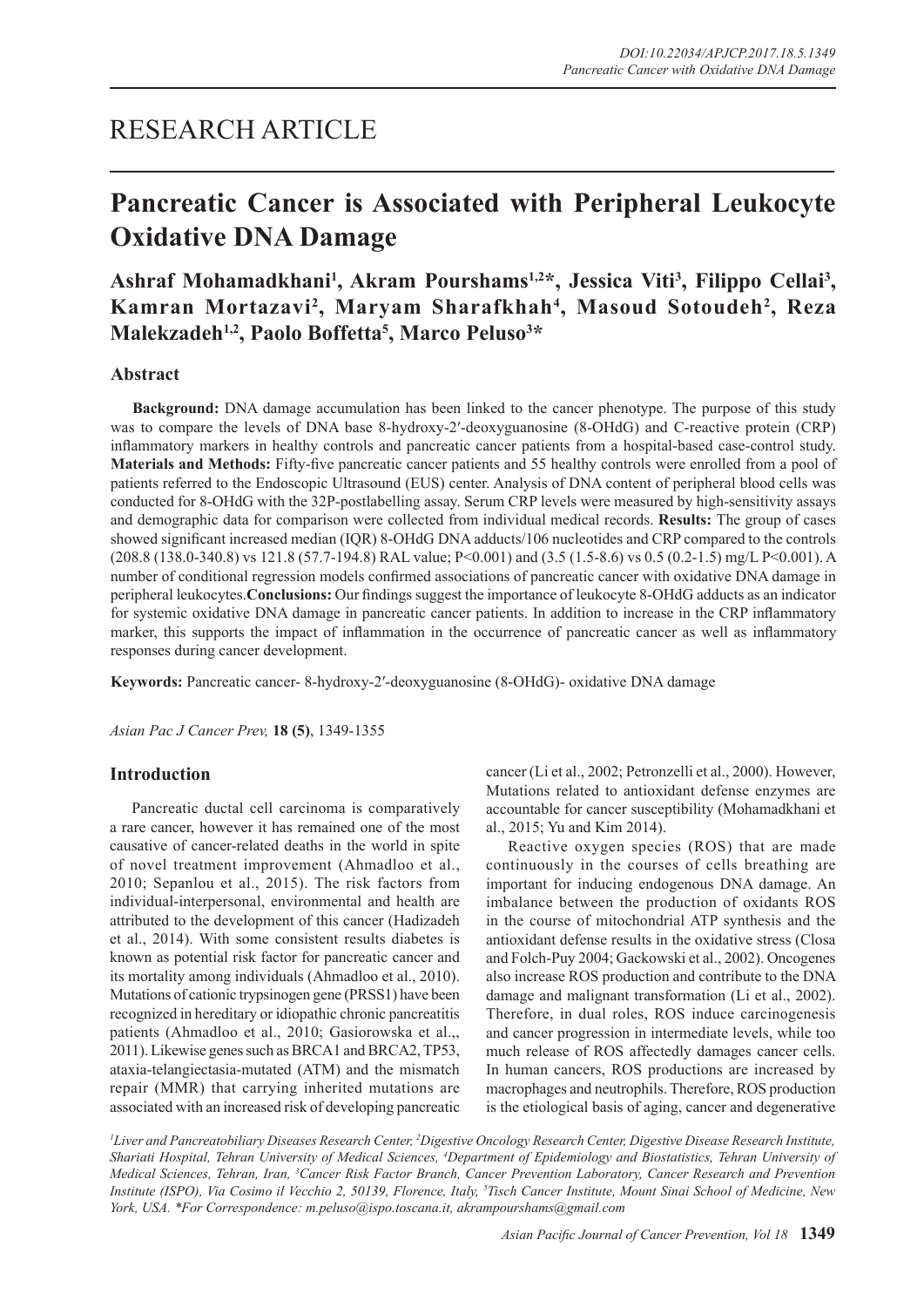#### *Ashraf Mohamadkhani et al*

diseases that induce DNA damage and consequently malignant transformation (Closa and Folch-Puy, 2004). The mismatch repair system, mainly through DNA glycosylase (hOGG1), is the principal mechanism of protecting the reliability of human DNA particularly in the subject of 8-hydroxy-2′ -deoxyguanosine (8-OHdG) (Petronzelli et al., 2000). 8-OHdG is one of the main free radical-induced oxidative constructs that generate GC to TA transversion by mispairing with adenine in subsequent replications (Devanaboyina and Gupta 1996; Ock et al., 2012). It is one of the most widely used biomarkers of oxidative stress, especially because of its abundance in DNA and also because of its reliable detectability. The chromatographic system analysis of 8-OHdG, one of the main forms of free radical-induced oxidative lesions, has been widely used as a biomarker of oxidative stress and cancer risk and known to be effective for the detection and quantitative analysis of such oxidative lesions. This procedure specifically detects 8-OHdG, which is the only adduct retained in chromatograms developed in acidic medium (Balansky et al., 2014; Devanaboyina and Gupta 1996; Izzotti et al., 2001; Izzotti et al., 2007).

In general exposure to carcinogenic agents, like tobacco smoke, asbestos, polycyclic aromatic hydrocarbons, and heavy metals are responsible for 8-OHdG formation. Moreover, variety of p53 tumor suppressor mutations are related to the formation of 8-OHdG in DNA (von Brevern et al., 1996). Previous studies from cancers showed that the tumor tissues harbor higher levels of 8-OHdG in comparison to normal tissue, therefore it is a valuable mutagenesis biomarker. 8-OHdG is largely measured in leukocytic DNA, however, its urinary excretion is also pointing to oxidative stress in humans (Ock et al., 2012; Peluso et al., 1991; Peluso et al., 1990; Peluso et al., 2010; Vulimiri et al., 2000).

The concepts of anti-inflammatory therapies as a preventive approach for pancreatic cancer have been demonstrated that patients with acute or recurrent non-familial pancreatitis are at high risk of cancer (Baron and Sandler 2000; Mohamadkhani et al., 2015). This implies the significance of inflammation in accumulation of DNA damage and genetic defects (Farrow and Evers 2002; Mohamadkhani et al., 2015). Persistent infiltration of inflammatory cells in the context of chronic pancreatitis is related to the release of cytokines and free radicals and consequent acinar cell injury (Closa and Folch-Puy 2004; Lowenfels et al., 1993). C-reactive protein (CRP) is highly considered as prognostic indicators in physiological response to inflammation and acute-phase reactant. The significance of this protein as an indicator in advanced pancreatic cancer has been reported in several studies (Kishi et al., 2015; Mitsunaga et al., 2016).

Herein, we examined the association between the amounts of DNA base adduct 8-OHdG in peripheral leukocytes as a marker of oxidative stress and subsequent risk of pancreatic cancer. We also determined the amounts of CRP to study the link between inflammation and pancreatic cancer.

# **Materials and Methods**

### *Study population and sample collection*

A total of 55 pancreatic cancer cases and 55 controls from individuals referred to the Endoscopic Ultrasound (EUS) center of Shariati Hospital, which is a referral center for EUS in Tehran, Iran, were enrolled during January 2012 to March 2015. A structured, valid and reliable questionnaire was used for the study (Farrokhzad et al., 2014; Mohamadkhani and Poustchi 2015). Accordingly, cases were new incident cases with a histopathological diagnosis of adenocarcinoma when the tissue was obtained directly from the pancreas. Controls were those who had normal pancreas in their EUS exam and no history or current diagnosis of liver or renal failure or any cancer, there were no adherence to special diets and absence of pancreatic disease or any cancer one year after the initial visit. EUS was done by Pentax linear EUS device (EG 3830 UT) for all potential cases and controls. If any solid or cystic lesion was detected in the pancreas by EUS, Fine Needle Aspiration (FNA) biopsy was offered. A pathologist evaluated histopathology of all FNA biopsies and surgical tissues of the patients, when available. A written informed consent was obtained from each study participant. Blood samples were collected according to the standardized protocol for each participant and processed by centrifugation on the same day of collection, and divided into several aliquots to be stored in -80 centigrade. The protocol for this study was approved by the ethics committee of the Digestive Disease Research Institute of Tehran University of Medical Sciences in Shariati Hospital.

## *DNA extraction*

Leukocyte DNA was extracted and purified using the Gentra Pure gene kit according to the manufacturer recommendation (Qiagen, Alameda, CA, USA). DNA concentration and purity were determined by Nano drop. DNA samples were subsequently stored at –80°C until laboratory analyses.

## *32P-DNA post-labeling assay*

DNA (2 μg) was hydrolyzed by incubation with micrococcal nuclease  $(21.45 \text{ mU/}\mu l)$  and spleen phosphodiesterase (6.0 mU/μl) (Sigma Aldrich, MO, and Worthington, New Jersey, USA) in 5.0 mM Na succinate, 2.5 mM calcium chloride, pH 6.0 at 37°C for 4.5 h (Munnia et al., 2007; Peluso et al., 2010). Digest DNA was then diluted with ultrapure water to 20 ng/ μl. Diluted DNA digest was incubated with 10  $μ$ Ci of carrier-free [γ-32P] ATP (3000 Ci/mM) (Amersham, UK) and 2 U of polynucleotide kinase T4 (10 U/ $\mu$ l) (Roche Diagnostics, Indianapolis, IN, USA) to generate 32P-labeled adducts in the reaction buffer (10 x) at room temperature for 45 min (Munnia et al., 2004; Peluso et al., 2010). 32P-labeled samples were treated with 1.2 U of nuclease P1 (1.9 U/μl) (Sigma Aldrich, MO, USA) in 62.5 mM sodium acetate, pH 5.0, and 0.27 mM ZnCl2 at 37°C for 60 min (final volume 10 μl) (Izzotti et al., 2001; Munnia et al., 2007). 32P-labeled samples were applied on polyethyleneimine cellulose thin-layer chromatography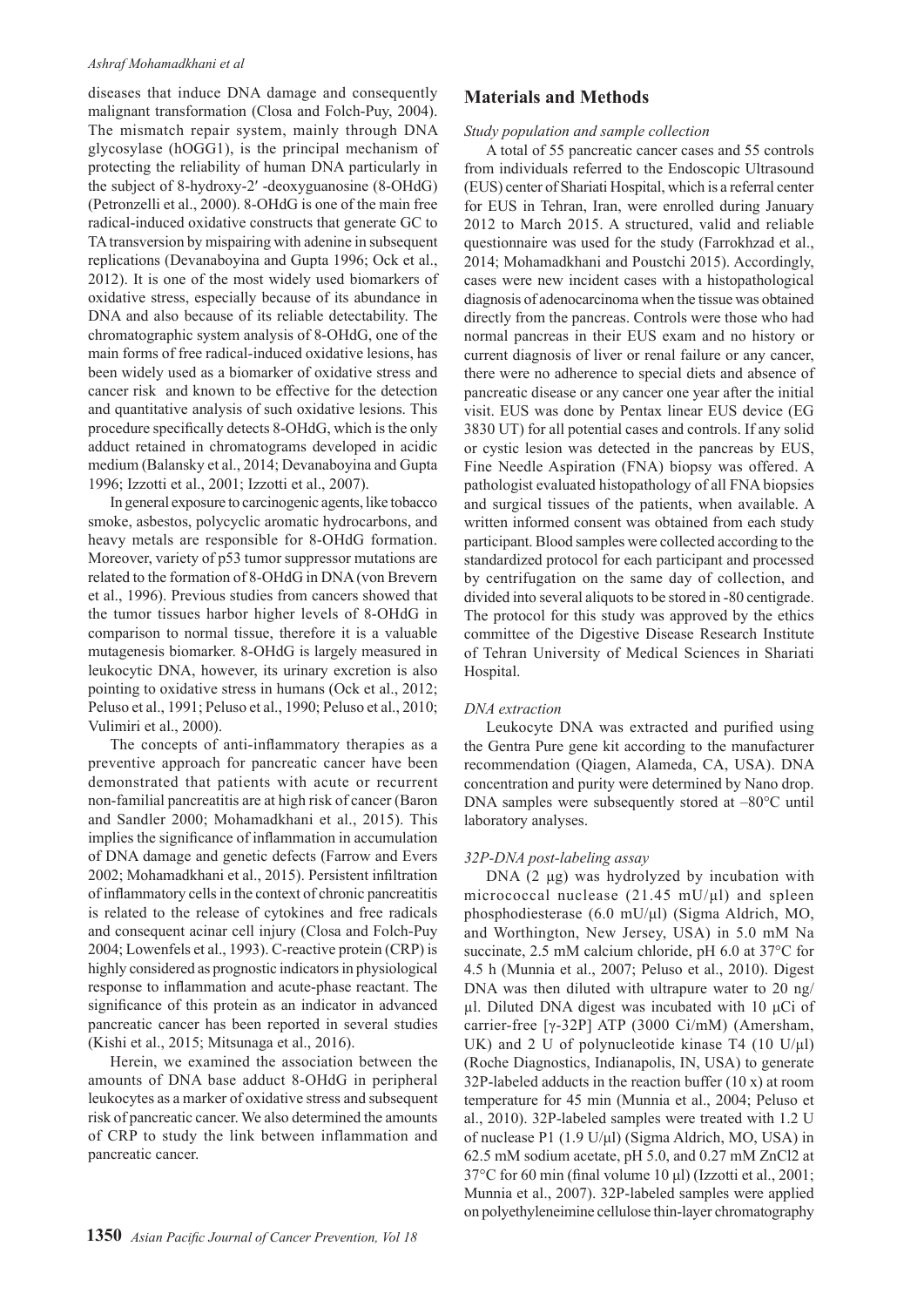plates (Macherey-Nagel, Postfach, Germany) for chromatographic analysis of 8-OHdG, which is the only adduct retained in chromatograms developed in acidic medium (Balansky et al., 2014; Devanaboyina and Gupta 1996; Izzotti et al., 2001; Izzotti et al., 2007). Specifically, an aliquot  $(2.5 \mu l)$  of the labeled solution was applied to the origin of a chromatogram and developed overnight onto a 3 cm-long Whatman 1 paper wick with 1.5 M formic acid for the first dimensional chromatography. For the second dimensional chromatography, chromatographic plates were developed at the right angle to the previous development with 0.6 M ammonium formate, pH 6.0.

Detection and quantification of 8-OHdG and total nucleotides was obtained by storage phosphor imaging technique employing intensifying screens from Molecular Dynamics (Sunnyvale, California, USA). The screens were scanned using a Typhoon 9210 (Amersham, Buckinghamshire, United Kingdom). Software used to process the data was ImageQuant (Molecular Dynamics) (Peluso et al., 2005; Peluso et al., 2010). After background subtraction, the levels of 8-OHdG were expressed such as relative adduct labelling (RAL) = screen pixel in 8-OHdG spot/ screen pixel in total normal nucleotides (Izzotti et al., 2001). To calculate the levels of total normal nucleotides, aliquots of hydrolysed DNA were appropriately diluted and reacted in the mixtures used for adduct labelling (Peluso et al., 1997; Peluso et al., 1996; Peluso et al., 1998). The obtained total nucleotides were separated on Merck plates using 280 mM (NH4)2SO4, 50 mM NaH2PO4 (Munnia et al., 2007). The values measured for the 8-OHdG spot were corrected across experiments based on the recovery of the internal standard, e.g. 8-OHdG (Sigma Aldrich, MO, USA). Higher specificity of the 32P-labeling technique is obtained using appropriated reference standards. The levels of 8-OHdG DNA adducts/106 nucleotides are expressed as Relative Adduct Labeling (RAL) values (Izzotti et al., 2001; Peluso et al., 1991; Peluso et al., 1990; Phillips and Castegnaro 1999). *Clinical and biochemical assessment*

Table 1. Baseline Characteristics

All participants were evaluated at baseline with a questionnaire describing their medical history, and smoking status. Height and weight were measured, and Body Mass Index (BMI) was calculated. Quantitative determination of CRP in serum was accomplished in Hitachi 747–200 analyzer using the latex particle-enhanced immunoturbidimetric assay (ITA).

### *Statistical analysis*

Data of continuous variables were presented as mean and standard deviation (SD) or median and inter quartile range (IQR), as appropriate. Categorical variables were presented as frequency and percentage. Baseline characteristics between two groups were compared using independent t-test or Mann-Whitney U test for continues variables and chi square test for categorical variables. Normality assumption was assessed using the Shapiro-Wick test. The determinant of 8-OHdG was calculated by simple linear regression with log-transform on 8-OHdG. Since no variables had a p-value less than 0.1 upon 8-OHdG in univariate analysis, we didn't complete any multivariate linear regression analysis. The relationship of 8-OHdG with pancreatic cancer was evaluated by logistic regression that was considered in various forms. All models were adjusted for age, gender, BMI, smoking, diabetes and CRP. Spearman's rank correlation was obtained to assess the relation between 8-OHdG and CRP. Statistical analysis was performed using the Stata varsion12 (Stata Statistical Software: Release 12. College Station, TX: StataCorp LP). P values of less than 0.05 were considered statistically significant.

## **Results**

#### *General information of study subjects*

Table 1 presented the characteristics of age, gender, BMI, diabetes history, smoking status (never used, former and current user) and the median (IQR) of 8-OHdG DNA adducts/106 nucleotides and CRP concentration for cases

|                                                              | Pancreatic cancer   | Control group      | P-value |
|--------------------------------------------------------------|---------------------|--------------------|---------|
|                                                              | $N=55$              | $N = 55$           |         |
| Age $(y)$ , Mean $\pm$ SD                                    | $65.2 \pm 11.1$     | $65.5 \pm 12.1$    | 0.666   |
| Gender, $N$ $(\%)$                                           |                     |                    | 0.036   |
| Male                                                         | 34(61.8)            | 23(41.8)           |         |
| Female                                                       | 21 (38.2)           | 32(58.2)           |         |
| BMI, Mean±SD                                                 | $22.8 \pm 4.8$      | $24.4 \pm 5.0$     | 0.08    |
| Smoking, $N$ $(\%)$                                          |                     |                    | 0.482   |
| Never used                                                   | 10(18.2)            | 14(25.5)           |         |
| Former                                                       | 30(54.5)            | 24(43.6)           |         |
| Current user                                                 | 15(27.3)            | 17(30.9)           |         |
| Diabetes, $N$ $(\%)$                                         |                     |                    | 0.087   |
| N <sub>0</sub>                                               | 36(65.5)            | 44(80.0)           |         |
| Yes                                                          | 19(34.5)            | 11(20.0)           |         |
| $CRP$ (mg/L), Median (IQR)                                   | $3.5(1.5-8.6)$      | $0.5(0.2-1.5)$     | < 0.001 |
| 8-OHdG DNA adducts/106 nucleotides (RAL values), Median(IQR) | 208.8 (138.0-340.8) | 121.8 (57.7-194.8) | < 0.001 |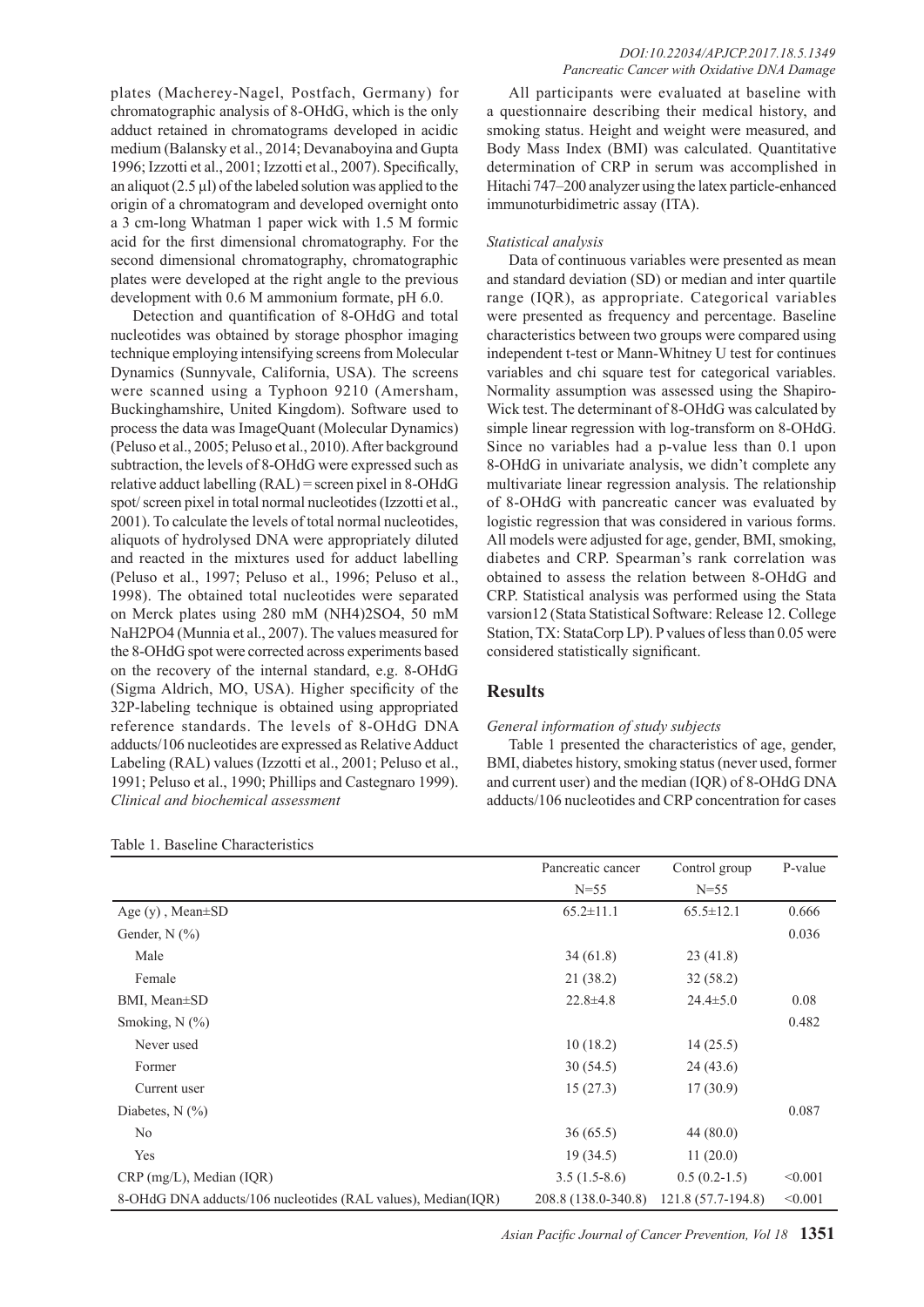## Table 2. Determinants of 8-OHdG\*

|                         | Coefficient (95% CI)  | Standardized coefficient | P-value |
|-------------------------|-----------------------|--------------------------|---------|
| Pancreatic cancer       |                       |                          |         |
| Yes/No                  | 0.72(0.39, 1.07)      | 0.379                    | < 0.001 |
| Age (year)              | $-0.002(-0.02, 0.01)$ | $-0.018$                 | 0.848   |
| Gender                  |                       |                          |         |
| Male/Female             | $-0.05(-0.41, 0.32)$  | $-0.024$                 | 0.803   |
| <b>BMI</b>              | $0.01 (-0.03, 0.05)$  | 0.057                    | 0.556   |
| Smoking                 |                       |                          |         |
| Former/Never used       | $0.22(-0.24, 0.69)$   | 0.117                    | 0.347   |
| Current user/Never used | $0.02 (-0.50, 0.53)$  | 0.008                    | 0.948   |
| Diabetes, $N$ $(\%)$    |                       |                          |         |
| Yes/No                  | $0.15(-0.26, 0.56)$   | 0.07                     | 0.468   |
| $CRP$ (mg/L)            | $0.01 (-0.01, 0.02)$  | 0.101                    | 0.294   |

\* Log-transform of 8-OHdG DNA adducts/106 nucleotides was analyzed





Figure 1. Distribution of CRP Inflammation Marker (Log Scale) between Pancreatic Cancer Patients Cases and Controls

and controls, overall and according to selected individual characteristics. There was no significant difference in the means of age, diabetes incidence, BMI and smoking status between cases and control. However the CRP level was significantly different between groups with higher expression in pancreatic cancer patients (3.5  $(1.5-8.6)$  vs 0.5  $(0.2-1.5)$  mg/L P<0.001) (Figure 1). Variables 8-OHdG and CRP revealed strength and direct

Figure 2. Scattering of RAL Values of 8-Ohdg DNA Adducts/106 Nucleotides in the Groups of Pancreatic Cancer and Corresponding Control Subjects

association in Spearman's rank correlation analysis [0.22 (P-value=0.021)].

## *The determinant values of 8-OHdG DNA base*

The median (IQR) of 8-OHdG was 208.8 (138.0-340.8) in cases compare to 121.8 (57.7-194.8) in controls (P<0.001). Figure 2 represents the distribution plot of 8-OHdG within the two groups. The determinants of

Table 3. Adjusted ORs for Pancreatic Cancer and 95% CI in Relation to RAL Values of 8-OHdG DNA Adducts/106 Nucleotides

| Model*         | 8-OHdG                                  | Adjusted OR (95% CI) | P-value |
|----------------|-----------------------------------------|----------------------|---------|
|                | Continues scale (for 100 unit increase) | 1.78(1.25, 2.52)     | 0.001   |
| $\overline{2}$ | Quartile scale                          |                      |         |
|                |                                         |                      |         |
|                | 2                                       | 2.25(0.63, 8.10)     | 0.214   |
|                | 3                                       | 2.67(0.74, 9.64)     | 0.134   |
|                | 4                                       | 5.70 (1.57,20.73)    | 0.008   |
| 3              | Linear trend of quartiles               | 1.50(1.09, 2.06)     | 0.011   |
| 4              | Dichotomous scale                       |                      |         |
|                | Below the median                        |                      |         |
|                | Above the median                        | 2.67(1.09, 6.58)     | 0.032   |

**1352** *Asian Pacific Journal of Cancer Prevention, Vol 18*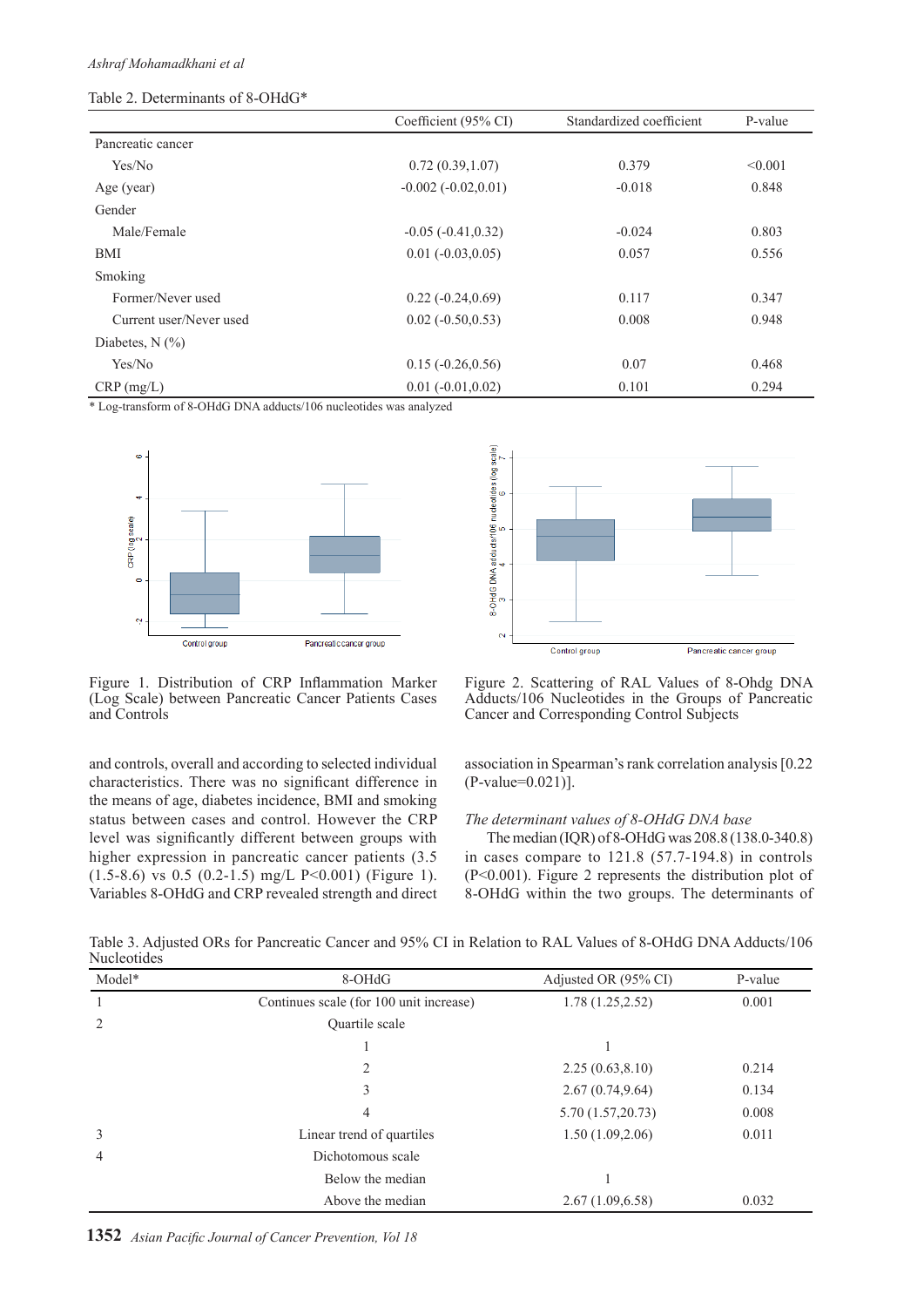log-transform of 8-OHdG with 95% confidence interval (CI) from pancreatic cancer and corresponding control subjects are displayed in Table 2. Pancreatic cancer patients had the significant coefficient on 8-OHdG (0.74  $(0.41, 1.07)$ ; P<0.001). However, no correlation was found between 8-OHdG and possible determinants, such as, age, smoking status, occupation, gender, BMI, diabetes and CRP.

### *8-OHdG and pancreatic cancer risk*

There was a trend of higher median of 8-OHdG in conditional regression models in the group of pancreatic cancer patients. Table 3 displays the adjusted ORs for pancreatic cancer risk and 95% CIs in relation to the levels of 8-OHdG by the use of several conditional regression models and reference categories. The adjusted ORs (and 95% CIs) for pancreatic cancer in relation to 8-OHdG levels in continues scale by meant of 100 unit increase were statistically significant  $[1.78 (1.25, 2.52) (P=0.001)].$ When 8-OHdG was categorized in Quartile scale, the trend was also significant [1.50 (1.09,2.06) (P=0.011)]. Finally, significant association relationships were detected in the Dichotomous scale of 8-OHdG with pancreatic cancer  $[2.67 (1.09, 6.58) (P=0.032)].$ 

## **Discussion**

The relationship of pancreatic cancer development with oxidative stress and inflammation has been proposed in previous studies. 8-OHdG is one of the most common oxidative stress-generated pre-mutagenic lesions in the genome. In this study, we showed the levels of peripheral leukocytes 8-OHdG as exclusive features of pancreatic cancer patients. As the main results of this study, pancreatic cancer cases showed a trend for a higher median of 8-OHdG as well as a significant trend when the level of 8-OHdG was categorized in Quartile scale  $[1.50 (1.09, 2.06) (P=0.01)]$ . Oxidative stress-generated damage to DNA may be due to a declining activity of the antioxidant defense and repair systems or increased level of pro-oxidant factors, or both (Jacob et al., 2013). Compared with other bases, guanine most readily undergoes an oxidative attack in the presence of ROS to form 8-OHdG. If these oxidative lesions are not repaired, particularly during DNA replication, they can become mutagenic (Liu et al., 2006).

Previous studies have examined the amounts of oxidative DNA damage in various cancers and have found higher levels of 8-OHdG in the cases in comparison to the controls. Although substantial evidence have been describing the 8-OHdG as biomarker of various cancers and degenerative diseases, however 8-OHdG is rather more elucidates the importance of association of pancreatic cancer with oxidative DNA damage (Peluso et al., 2000; Saieva et al., 2011; Vulimiri et al., 2000). Serum CA 19-9 is clinically valuable biomarker that generally used in diagnosing pancreatic cancer (Hadizadeh et al., 2014).

Elevated levels of 8-OHdG have been reported from cancer patients compared with healthy subjects in lung cancer (Vulimiri et al., 2000), bladder cancer (Kaczmarek

et al., 2005), colon-rectal cancer (Oliva et al., 1997), renal cell carcinoma (Okamoto et al., 1994), prostate cancer (Miyake et al., 2004) and gastric adenocarcinoma (Lee et al., 1998). Evidence from these studies suggests that elevated 8-OHdG levels would be a sign of increased oxidative stress, impaired antioxidant defense and/or inadequate repair of oxidative DNA damage. Furthermore, genetic variants within the genes of DNA repair system and p53, with description of 'guardian of the genome', are predisposing factors of checkpoints ineffectiveness and subsequent increased formation of 8-OHdG (Li et al., 2002; Petronzelli et al., 2000; von Brevern et al., 1996). Nevertheless, there are also few reports that have observed no difference in the levels of 8-OHdG of cancer patients with healthy subjects (Gackowski et al., 2002; Jacob et al., 2013). With some controversial results, the effect of variable occupational and environmental exposures as well as a variety of confounding factors such as age, gender, smoking, diabetes and alcohol consumption on the level of this adduct have been reported (Peluso et al., 1998). Human bio monitoring studies showed that smoking and occupational exposure such as adjacent workplaces near the coke are confounding factor for higher levels of 8-OHdG (Liu et al., 2006), though in our recent study we revealed that cigarette smoking was not related to increased risk of pancreatic cancer (Shakeri et al., 2016). Moreover, in present study, diabetes and potential factors, such as, age, sex, smoking, BMI and CRP inflammation marker had no correlation with 8-OHdG.

The link between inflammation and pancreatic cancer has been proposed by epidemiological and experimental studies (Zahir et al., 2013). Inflammation is well-known reason in genomic damage and the development of solid tumor malignancies (Farrow and Evers 2002; Yu and Kim 2014). Both hereditary and sporadic forms of chronic pancreatitis have been shown to increase the risk of developing pancreatic cancer. Patients with chronic pancreatitis are 17 times more likely to develop pancreatic cancer compared to matched controls (Lowenfels et al., 1993). Chronic inflammation is stimulated by biochemical and physical factors and is in turn connected with an increased risk of several human cancers. Likewise persistent inflammation develops the malignant transformation of pancreatic ductal (Farrow and Evers 2002; Pinho et al., 2014). DNA damage induces systemic stress and triggers innate immune responses that promote inflammation (Yu and Kim 2014) and higher ROS production that in turn induce 8-OHdG formation (Ock et al., 2012). It has been identified that ROS production of neutrophils and macrophages is individual approach to kill tumor cells through (Segal and Shatwell 1997). CRP is one of the mediators of inflammation that is significantly increased in pancreatic cancer patients. It is also clinically appropriate index for systemic inflammation and oxidative stress (Kishi et al., 2015). A high level of serum CRP is associated with poor outcomes in various malignancies (Mitsunaga et al., 2016). Accordingly, patients with increased levels of CRP had higher distant metastases that point to the crucial treatment failure (Kishi et al., 2015). Mitsunaga (2016) represented CRP as an indicator in severs pancreatic cancer and showed that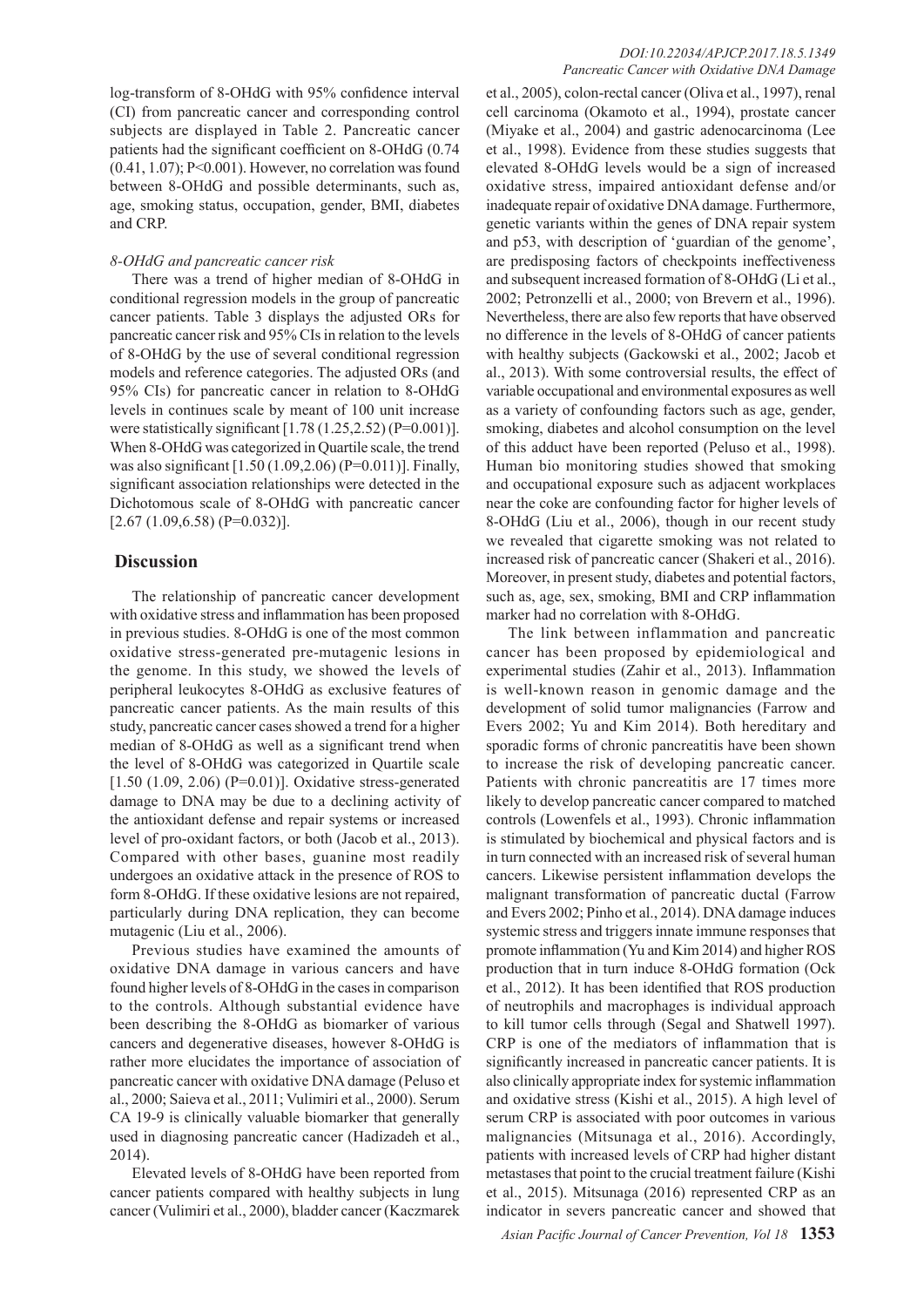#### *Ashraf Mohamadkhani et al*

patients with higher CRP level had the larger burden of tumor (Mitsunaga et al., 2016). The result of the present study demonstrated the significant correlation of CRP and 8-OHdG in pancreatic cancer that is compatible with association between oxidative DNA damage and inflammation.

Along these lines, increased content of 8-OHdG in serum and isolated DNA from lymphocytes were recognized in colon carcinoma patients (Gackowski et al., 2002) This adduct gives valuable information regarding to the mutagenic effect of exposure to oxidative stress and persistent chronic inflammation (Peluso et al., 2000; Vulimiri et al., 2000). Therefore the results of this study are more consistent with higher exposure to ROS production in pancreatic cancer. On the other hand, the association between leukocytes DNA adducts and pancreatic cancer probably reveals lack of ability of patients in the DNA repair system as well as inefficient diet with anti-oxidative mediators. Prior studies established increased amounts of oxidative DNA damage in pancreatic tumors compared to benign pancreatic tissue (Dhillon et al., 2014; Li et al., 2002), despite the lack of the relationship between 8-OHdG and clinicopathological parameters or survival (Isohookana et al., 2015).

Therefore quantification of 8-OHdG in the appropriate pancreatic cancer tissues can give a more accurate representation of exposure to different carcinogenic compounds. To our knowledge, there are no similar data in the literature with which to compare this finding and further work is required to understand whether the 8-OHdG biomarker is obviously complicated with the occurrence of this cancer. However additional studies with longitudinal follow-up of subjects with higher levels of 8-OHdG in peripheral leukocytes are required to determine its precise impact on pancreatic cancer development. Our analyses have some limitations that need to be considered with larger sample size. Female subjects more agreed to participate as controls, nonetheless, the factor of gender had no significant effects on the levels of 8-OHdG in peripheral leukocytes as well as increasing risk of pancreatic cancer.

In summary, this study suggests that the quantitation of 8-OHdG in leukocytes DNA from peripheral blood can reflect the effect of oxidative stress on systemic DNA damage and could be present as a potential characteristic of pancreatic cancer patients. Moreover, increased level of CRP inflammatory marker, supposed the impact of inflammation in the occurrence of pancreatic cancer or inflammatory response, all through, cancer development. However, further studies are also expected to identify the effect of possible low level of anti-oxidants in various phases of this cancer as well as an inadequate function of DNA repair system in pancreatic cancer incidence.

## **Acknowledgments**

Authors of this article take this chance to appreciate patients which participated in this research program.

#### *Finding*

**1354** *Asian Pacific Journal of Cancer Prevention, Vol 18* This work was supported partially by the "Associazione Italiana per la Ricerca sul Cancro", Milan, Italy, the Tuscany Region, Italy, and Digestive Diseases Research Institute, Tehran University of Medical Sciences, Tehran, Iran.

#### *Authors and Contributions*

All authors participated in the conception of the work, experimental and clinical analysis, and interpretation of data and writing of this paper, have seen and approved the final manuscript and come across the criteria for authorship.

#### *Conflict of Interest*

The authors declare that they have no conflict of interest.

## **References**

- Ahmadloo N, Bidouei F, Omidvari S, et al (2010). Pancreatic cancer in southern Iran. *Iran Red Crescent Med J*, **12**, 624-30
- Balansky R, Izzotti A, D'Agostini F, et al (2014). Assay of lapatinib in murine models of cigarette smoke carcinogenesis. *Carcinogenesis*, **35**, 2300-7.
- Baron JA, Sandler RS (2000). Nonsteroidal anti-inflammatory drugs and cancer prevention. *Annu Rev Med*, **51**, 511-23.
- Closa D, Folch-Puy E (2004) Oxygen free radicals and the systemic inflammatory response. *IUBMB Life*, **56**, 185-91.
- Devanaboyina U, Gupta RC (1996). Sensitive detection of 8-hydroxy-2'deoxyguanosine in DNA by 32P-postlabeling assay and the basal levels in rat tissues. *Carcinogenesis,*  **17**, 917-24
- Dhillon H, Chikara S, Reindl KM (2014). Piperlongumine induces pancreatic cancer cell death by enhancing reactive oxygen species and DNA damage. *Toxicol Reports*, **1**, 309-18.
- Farrokhzad S, Nedjat S, Kamangar F, et al (2014). Validity and reliability of a questionnaire designed to assess risk factors of pancreatic cancer in Iran. *Arch Iran Med*, **17**, 102-5.
- Farrow B, Evers BM (2002). Inflammation and the development of pancreatic cancer. *Int J Surg Oncol*, **10**, 153-69.
- Gackowski D, Banaszkiewicz Z, Rozalski R, Jawien A, Olinski R (2002). Persistent oxidative stress in colorectal carcinoma patients. *Int J Cancer*, **101**, 395-7.
- Gasiorowska A, Talar-Wojnarowska R, Czupryniak L, et al (2011). The prevalence of cationic trypsinogen (PRSS1) and serine protease inhibitor, Kazal type 1 (SPINK1) gene mutations in Polish patients with alcoholic and idiopathic chronic pancreatitis. *Dig Dis Sci*, **56**, 894-901.
- Hadizadeh M, Padashi M, Mohammad Alizadeh AH, Zali MR (2014). Clinical, laboratory biomarkers and imaging findings of pancreatic adenocarcinoma in Iran. *Asian Pac J Cancer Prev*, **5**, 4349-52.
- Isohookana J, Haapasaari KM, Soini Y, Karihtala P (2015) Keap1 expression has independent prognostic value in pancreatic adenocarcinomas. *Diagn Pathol*, **10**, 28.
- Izzotti A, Balansky RM, Dagostini F, et al (2001). Modulation of biomarkers by chemopreventive agents in smoke-exposed rats. *Cancer Res*, **61**, 2472-9.
- Izzotti A, De Flora S, Cartiglia C, et al (2007). Interplay between Helicobacter pylori and host gene polymorphisms in inducing oxidative DNA damage in the gastric mucosa. *Carcinogenesis*, **28**, 892-8.
- Jacob KD, Noren Hooten N, Trzeciak AR, Evans MK (2013). Markers of oxidant stress that are clinically relevant in aging and age-related disease. *Mech Ageing Dev*, **134**, 139-57.